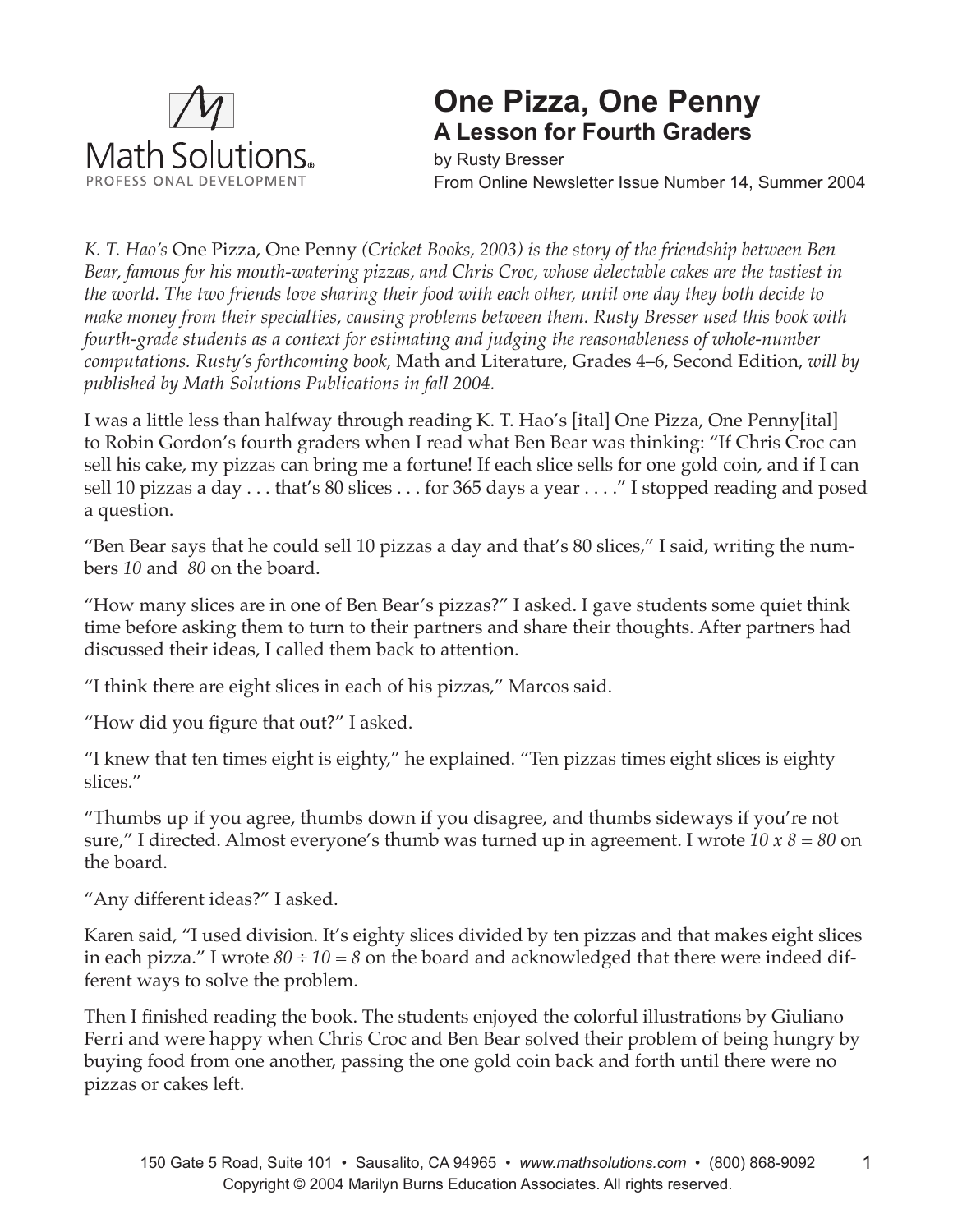I returned to the page where I had previously stopped to pose a problem and wrote on the board:

*80 slices a day 1 coin for each slice 365 days*

"What would you have to do to figure out how many coins Ben Bear could earn in a whole year?" I asked. I waited a few seconds and then called on Daniel.

"Multiply by each day," he said. "You'd have to do three hundred sixty-five times eighty."

"Why multiply?" I probed.

"'Cause it's like if you did eighty times two, that's eighty coins a day times two days," he explained. "But you have three hundred sixty-five days, so you multiply eighty coins times three hundred sixty-five days."

"Make sense?" I asked the class. The students nodded in agreement.

"Other ideas?" No one raised a hand, so I continued.

"I'm going to show you some numbers," I said. "One of the numbers is close to, but not the exact answer to, three hundred sixty-five times eighty." I then wrote on the board:

*About 500 coins About 2,500 coins About 30,000 coins About 350,000 coins About 1,000,000 coins*

Next, I asked the students to estimate which number they thought would be closest to the exact answer. With a show of hands, we discovered that 10 students thought 2,500 coins was closest, 10 students thought 30,000 was closest, 4 estimated 1,000,000, and no one thought 500 coins could be possible. I then gave students some time to talk with their partners about the reasonableness of the estimates. After a minute, I asked for their ideas.

Belinda said, "I think five hundred couldn't be closest to the answer because three hundred sixty-five times two is more than five hundred."

"What's three hundred sixty-five times two?" I asked the class. I gave the students a few seconds to think, then called on Jesus.

"It's seven hundred thirty," he reported. "First I did five plus five is ten. Then I did sixty plus sixty is one hundred and twenty. Then I doubled three hundred and that's six hundred. I added one hundred twenty plus ten plus six hundred, and that's seven hundred thirty."

"So five hundred isn't reasonable," I said. "What about some of the other numbers?"